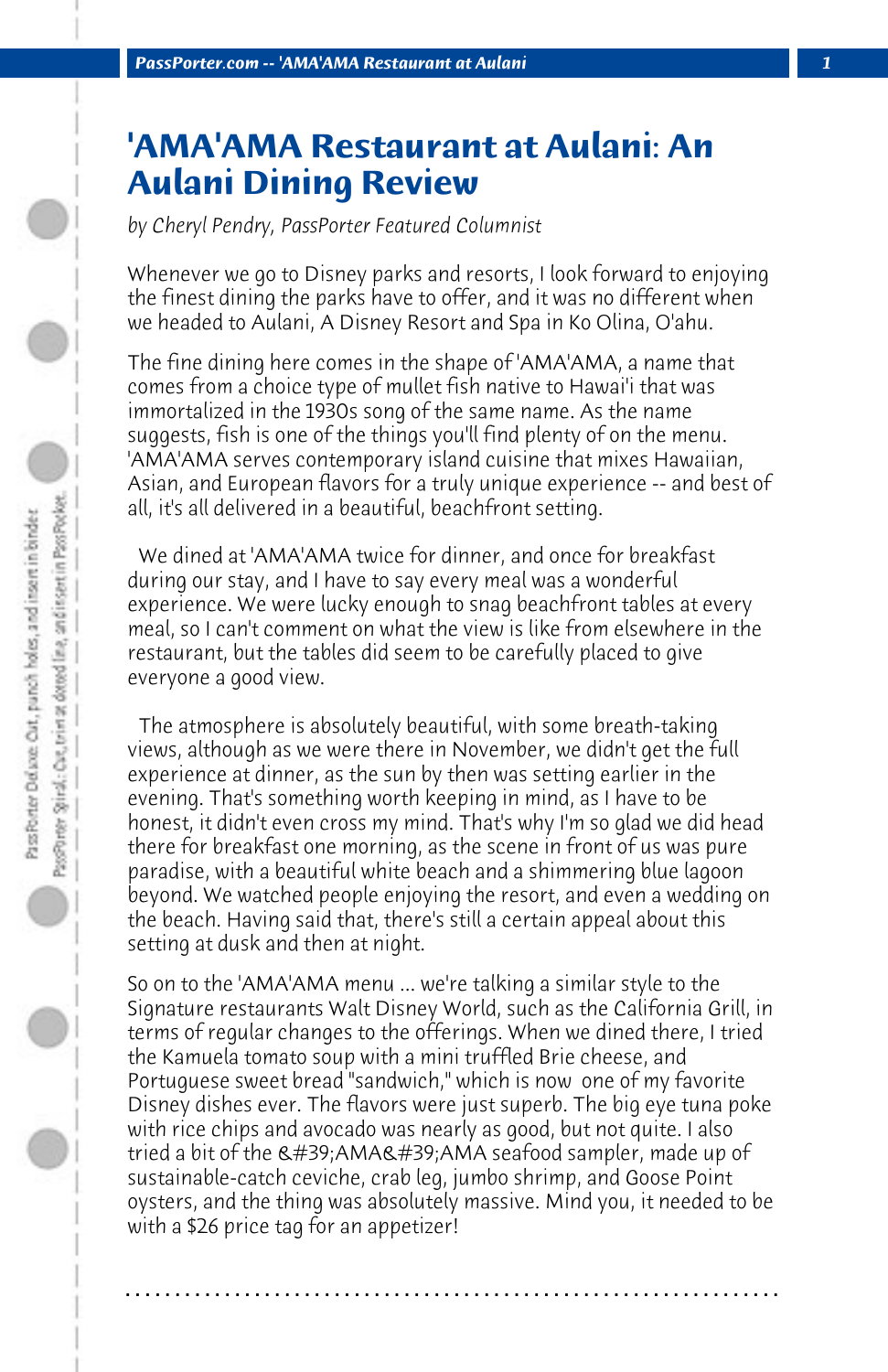Other options on the menu while we were there included the 'AMA'AMA chopped salad with crispy wonton strips, bacon, chopped tomatoes, avocado, eggs, furikake, capers, and house-made ranch dressing; the island field green salad with sea asparagus, Big Island hearts of palm, watermelon radish, heirloom cherry tomatoes, and papaya seed vinaigrette; and the crispy Singaporean pepper shrimp with green papaya salad and Thai ketchup.

 When it comes to entrees, fish is big on this menu, with three options, and only four meat options, which was a pleasant change for this non-meat eater. I tried the Hawaiian snapper with a fricassee of keahole lobster, artichoke, and Kahuku corn, served with white wine lemongrass sauce, although sadly, this wasn't to my taste. There was nothing wrong with the dish, I just wasn't enjoying the snapper. However, on our second visit I ordered the island seafood Thai curry served with Japanese eggplant and Choi Suni with Jasmine rice. This dish was served up table side, after it arrived in a bag, having been cooked in its own juices, and that made for a wonderful taste.

 On our visits, my husband sampled the beef filet with a braised short rib croquette, horseradish potato puree with espelette, and sauted island kale and bacon; and the Colorado rack of lamb, tomato couscous, root vegetables, preserved lemon, and lamb Harissa sauce, both of which he really enjoyed.

 When it came to dessert, we both absolutely fell in love with the same dish after sharing it on our first visit; the pineapple crè me brulee in puff pastry with pineapple compote. I suggested sharing it when we returned, but my husband was having none of that, so we ended up with one each -- that's how good it was! I would have loved to have tried the apple-guava tart tatin with vanilla bean ice cream and Li-Hing Mui cotton candy, as it sounded fascinating, but sadly, as I'm allergic to apple, that wasn't an option. The chocolate cake with Kau'u coffee cream and caramel chard sounded wonderful, although I wasn't too sure about the Yuzu cheesecake with mixed berry compote, and whipped citrus panna cotta.

 The service here was exceptionally good, but then again, with such an impressive menu, you'd expect it to be. The meals we had were well timed; not too drawn-out, but long enough to enjoy and truly savor the food.

 As for the cost, it is comparable to Signature Dining at other fine dining Disney establishments. Including tip and a glass of wine each, our meals came to around \$200 for the two of us.

**. . . . . . . . . . . . . . . . . . . . . . . . . . . . . . . . . . . . . . . . . . . . . . . . . . . . . . . . . . . . . . . . . .**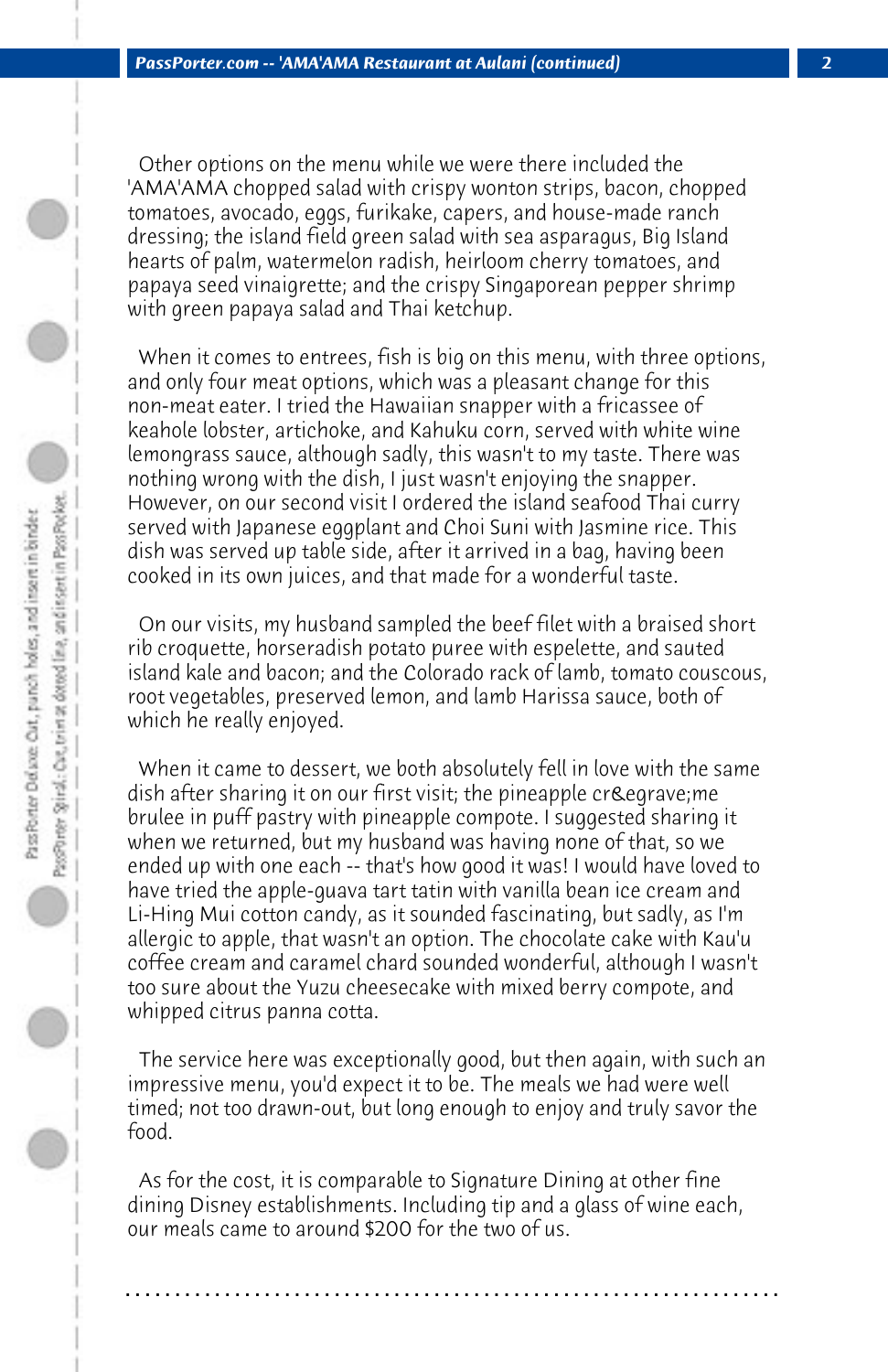*PassPorter.com -- 'AMA'AMA Restaurant at Aulani (continued) 3*

 Turning quickly to breakfast, the menu was pretty expansive, and I struggled to decide what to go with. In the end, I got the tropical fruit plate with honey yoghurt, and the Hawaiian flavors "gift of bread," a pastry basket made up of guava fan, coconut cream pocket, croissant, and orange-macadamia nut muffin, and that was exactly the right choice. My husband helped me out with the bread, while sampling the corned beef hash served with two poached eggs and Aulani potatoes.

 Amongst the other options were two eggs any style served with a choice of meat, and today's Hawaiian sustainable catch -- now that's something you rarely see on a breakfast menu! If that's too much, there was also an egg white omelette with smoked salmon and herb cream cheese, and three-egg vegetarian, ham, or cheese omelettes.

 If you have a [sweeter tooth, then you can get a Belgian w](http://www.passporter.com/articles/cheryl-pendry-featured-columnist.asp)affle, buttermilk pancakes, or a whole local papaya. In a nod to the many Japanese visitors, there's a Japanese breakfast, made up of Misoyaki island catch, tamago, miso soup, steamed rice, dried seaweed, and pickled vegetables. And in line with the motto, "It's five o'clock somewhere," breakfast cocktails are on the menu!

All in all,  $R#39$ ; AMA $R#39$ ; AMA is a wonderful addition to Aulani, and for me, somewhere not to be missed during a stay there, as the location is unbeatable, the food is superb, and the service very attentive. Sure, it's pricey, but is it worth it? You bet!

*About The Author: Cheryl and husband Mark live in England and love to travel, particularly to America. They are in the process of visiting every Disney theme park around the world, having already been to Disneyland Resort Paris, Hong Kong Disneyland and both American Disney resorts. They are now planning for their trip to Japan in the spring to visit the Tokyo Disney Resort.* Click here to view more of Cheryl's articles!

*Article last updated: 07-31-2014*

*View the latest version online at:* 

*http://www.passporter.com/articles/disney-aulani-ama-ama-review.html*

*Copyright by Cheryl Pendry. All rights reserved under International and Pan-American Copyright Conventions. No part of this publication may be stored in a retrieval system or transmitted in any form by any means electronic, mechanical, photocopying, recording, scanning, or otherwise, except as permitted under sections 107 or 108 of the 1976 United States Copyright Act. Resale of this guide is strictly prohibited without the copyright holder's permission. If you purchased this publication from someone other than PassPorter Travel Press,*

**. . . . . . . . . . . . . . . . . . . . . . . . . . . . . . . . . . . . . . . . . . . . . . . . . . . . . . . . . . . . . . . . . .**

 $\circ$